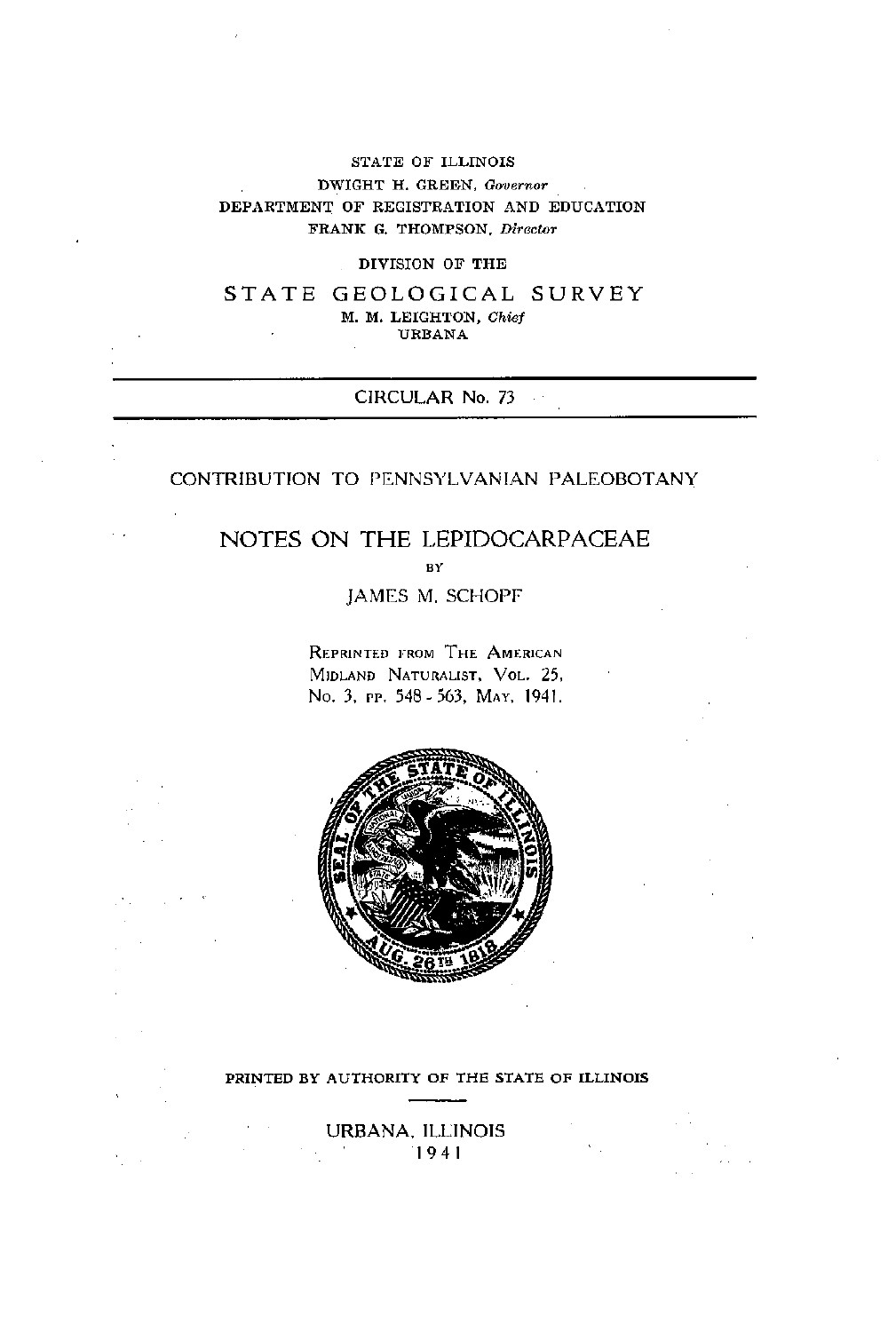# **Notes on the Lepidocarpaceae'**

James M. Schopf

#### **Introduction**

Members of the Lepidocarpaceae are characteristic of the Eur-American floral province and are known to be presenr in both the Lower and Upper Carboniferous. Both in western Europe and in America recent records have added to our knowledge of rhis plant family, and ir is now possible to present a discusison of the classification and evolution of the groups included in the lepidocarp alliance. Ir is the purpose of this paper to call artention to some of the bio-characters? which appear to be important in distinguishing lcpidocarp genera but which have nor been given equal consideration by differenr authors, thereby leading to some ambiguities and conflicring conclusions. It is hoped thar this review will lead to greater consistency of treatment and ro more rapid progress in understanding the geological and biological history of rhis group of plants.

The writer wishes to acknowledge the help of Dr. J. Marvin Weller and thank him for critically reading the manuscript.

## **The Lepidosarp Family**

The Lepidocarpaceae, like many other families of fossil plants, represent a group of indefinite taxonomic sratus. This family seems never to have been formally diagnosed, and hence its taxonomic validity has nor been established group of indefinite taxonomic status. This family seems never to have been<br>formally diagnosed, and hence its taxonomic validity has not been established<br>beyond question — rather it has been a name defined through implicati lent by the genera included in it. In the writer's opinion ir comprises a group having undoubted natural affinity whose scope seems to he comparable to certain families of modern plants. The Lepidocarpaceae can be defined briefly as follows:

Ligulate lycopsid plants, of arboreous or arborescent habit, producing male and female fructifications separately (probably never in the same cone, nor in juxtaposition on fertile branches equivalent to cones). Female fructifications rpecialiced so that individual rporophyllr or pmts of them have arumed the essential characters of seeds in each of which only one megaspore normally mdtures. Sporangium indehircent in the renre that the reed megarpore is not expelled; reed megarpore exceedingly large md lacking the thick imperviour type of spore coat that characterizes the megaspores of free-sporing lycopsids. and female fructific<br>juxtaposition on fe<br>specialized so that<br>essential characters<br>matures. Sporangiu<br>expelled; seed meg<br>type of spore coat<br>A rather sharp<br>1 Published by p<br>2 A bio-character

A rather sharp disrinction should be made between the lepidocarp family

<sup>1</sup> Published by permission of the Chief, Illinois State Geological Survey.

**<sup>2</sup>A bia-character** is **considered to** be **a definable unitary feature that has hereditary**  significance.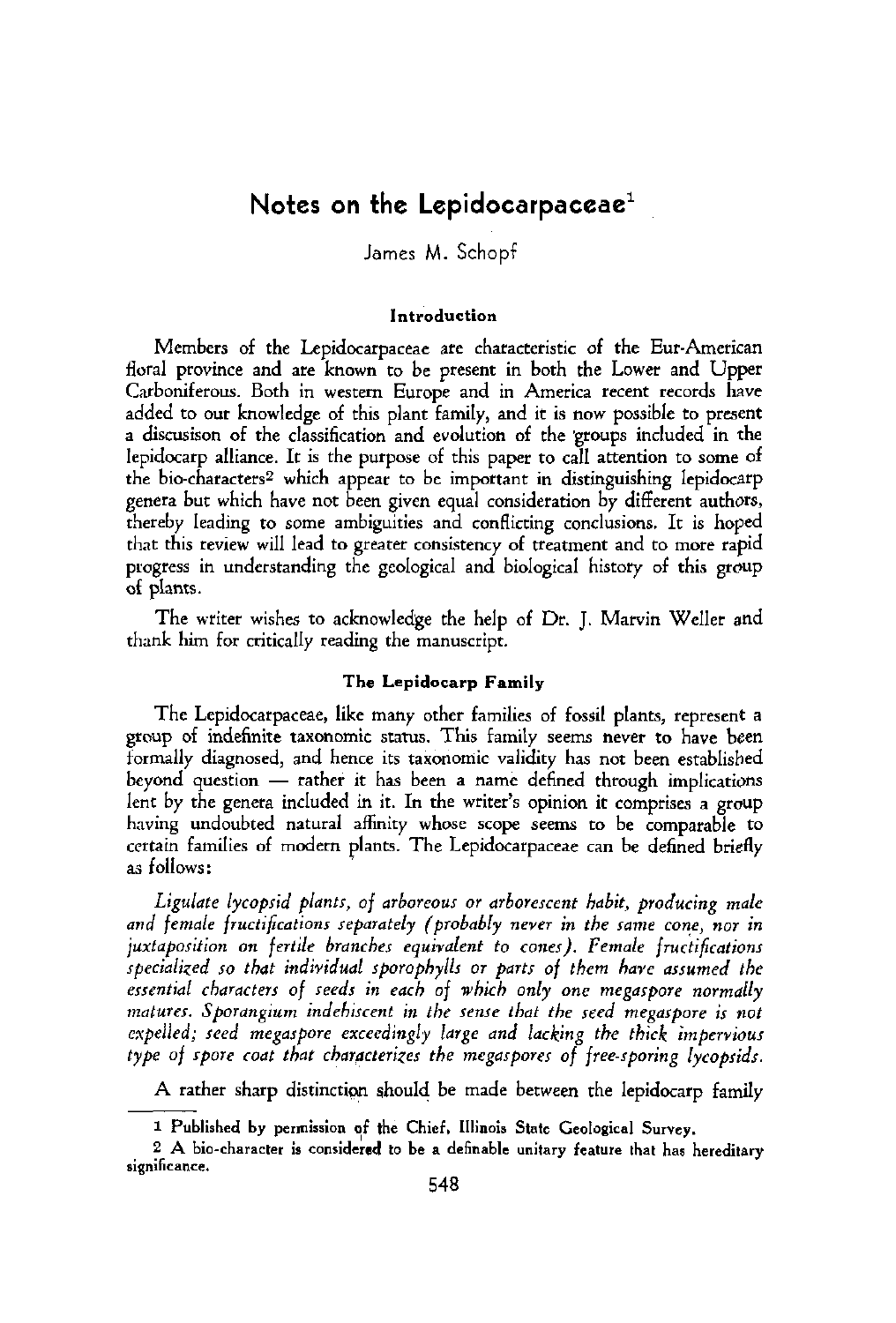(Lepidocarpaceae) and the other groups of Paleozoic lycopsids because the differences between lepidocarp fructifications and fructifications of all the ftee. sporing lycopsids appear to be valid criteria for at least family differentiation. The foregoing diagnosis of rhis family is, nevertheless, incomplete because definite knowledge of the vegetative characters is still lacking. It is hardly conceivable that the vegetative organs are wholly unrecognized in the fossil flora, but they are probably classified erroneously at present in some other family.

The writer suspects that plants classified as Lepidophloios Sternberg<sup>3</sup> may **be** vegetative correlatives of genera belonging in the Lepidacarpaceae. Lepidophloior scoticur Kidston is the only species of this genus whose fructification characters have been wen oartiallv ascertained. Its canes are borne on **soecinl**ized branches, an advanced mode of fructification not characteristic of Lepidostrobus or lepidodendrids in general. Nothing whatever is known, however, of the spores produced by these cones. L. scoticur is restricted to the Lower Carboniferous, the cones being known from oil shales of the Calciferous Sandstone series in Scotland. At orher localities and horizons the only evidence as to Lepidophloios fructifications still has to be deduced from association of disconnected fruiting structures. The lepidocarps, although they generally have<br>passed unrecognized, appear to be among these associated types. In America Lepidophloior seems to be the only well represented group of Iycopsids whose mode of fructification is so obscure. The lepidocarps, on the other hand, do not seem to have as plausible affinities with any other group based on vegetarive characters.

The fact that the Lepidocarpacaceae and Lepidophloios coincide in their time range, both being limited to the Carboniferous and both being reasonably well represented throughout these beds, is perhaps as definite a point of evidence as can be cited now. Lepidophloios aff. L. laricinus (Sternb.) Sternberg is a characteristic species found in roof shales over the Herrin (No. 6) coal which, in addition to the Mazon horizon, has also provided specimens assigned to Lepidocarpon mazonense Schopf. A form identified by Lesquereux as Lepidophyllum auriculatum (probably Lepidocarpon), was found at St. John (Perry County, Illinois, above No. 6 coal) closely associated with a species of Lepidophloior which Lesquereux (1870, p. 432, 439; 1880, p. 422, 150) identified by the same specific name. He considered that the two species probably were correlared. Lepidophloior ranges through the English Lanarkian (xhich includes the "Lower Coal Measures") and is characteristic of the Lower Carboniferous where it is associated with Lepidocarpon (Walton 1935; Walton, Wier & Leitsch 1938). Other occurrences need not be cited here but the apparent association of these fossils may be significant. 450) identified by<br>
450) identified by<br>
probably were corrected (which includes the<br>
U.cwer Carboniferous<br>
Walton, Wier & L<br>
the apparent associal Correspondence<br>
Herningway of De<br>
3 Sternberg's orig<br>
10 Sternberg's origin

Correspondence that passed between the late Professor A. C. Noé and W. Hemingway of Derbyshire, England, concerning a shipment of sections sent

**<sup>8</sup> Sternberg's original spelling of this name was "Lepidofloyos." There is a question** whether the original spelling, or the now acccptcd "correction" of it should be used. I am indebted to Dr. F. C. MacKnight for calling thia to my attention.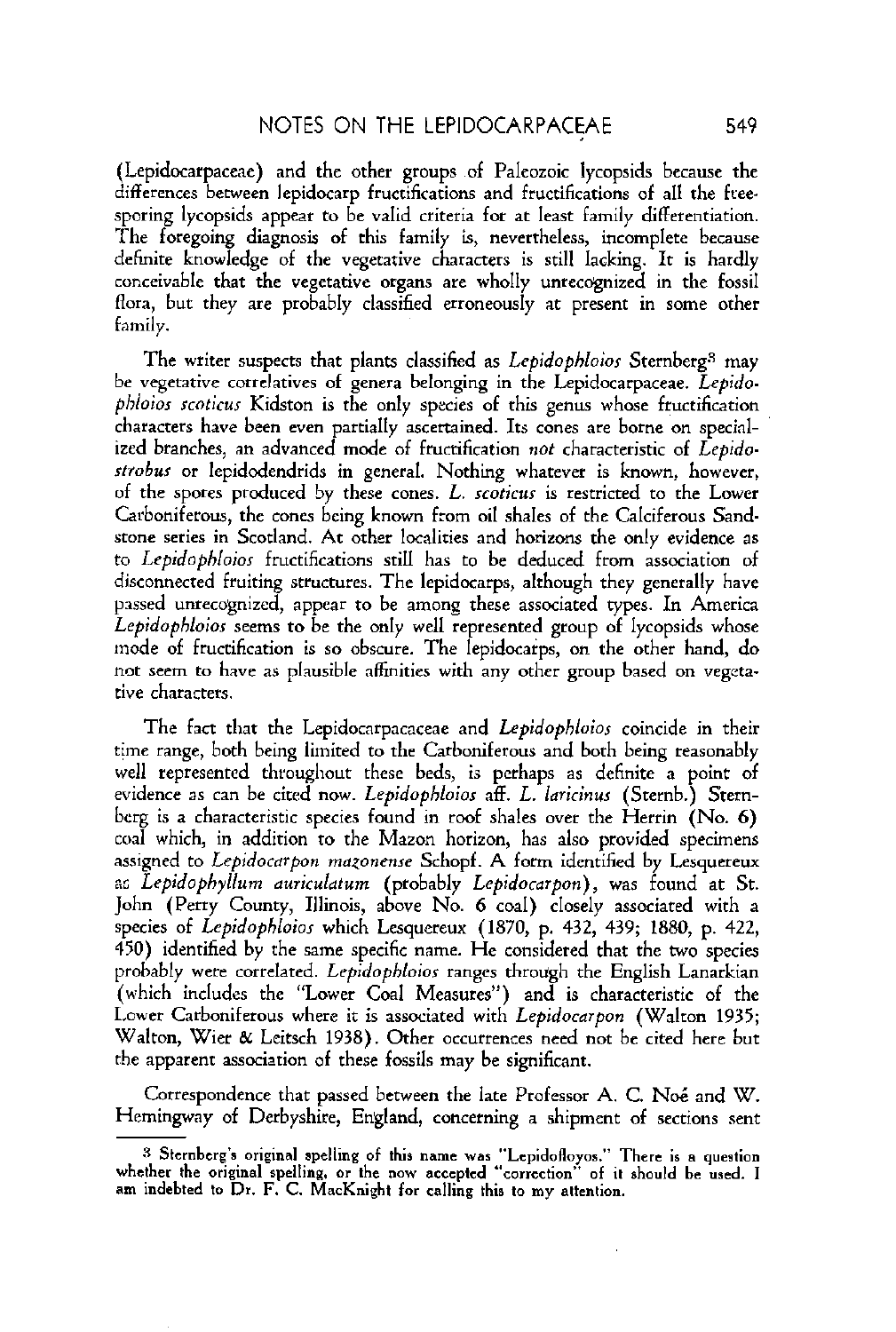## Prof. Noé in 1925 contains a significant statement regarding the relations between *Lepidophloior* and *Lepidocarpon.* Mr. Hemiqway wrote:

*L~pidocorpon "Lomaxi"* **represents quite a group of seed-like bodies and cannot yet be separated** in **sections.** *Lepidocarpon* **moju [n. comh.l] has been found attached to**  stems of Lepidophloios laricinus and Lepidocarpon lanceolatum [n. comb.] to Lepido-<br>phloios acerosus. They are therefore the megasporocarps of Lepidophloios.

#### Mr. Hemingway also statrd:

Lepidocarpon Lomaxi represents the "seed" of Lepidophloios—they have been found attached. The so-called species probably represents the seeds of several species of Lepidophloios. Lepidostrobus Oldhamius also represents the microspore cones of Lepi-<br>dophloios and embraces several species.

It may be that Mr. Hemingway had reference to the leaves at the tip of a vegetative branch of L. *acerorur* (L. & *H.)* Kidston (instead of "L. *[aricinur")*  that Kidston (1893, pp. 553, 559) illustrated and compared with *Lepidophyllum majus* Brongniart, and to the lanceolate leaves Macfarlane (1883) associated with *Lepidophloios laricinus* (=scoticus Kidston). If so, these associations perhaps have value only as analogies. Mr. Hemingway, however, has evidently also noted the lepidocarp characters commonly associated with the *majur* type sporophyll, and others which supported an identification with *Lepidocarfion lomaxi.* 

A few obvious lines of investigation suggest themselves for obtainhg additional evidence. To judge by the earlier papers of Kidston and others the cones of *Lepidophloior rcoticur* are not rare. Even though they all may be immature when intact, evidence of the spores should be obtainable from them upon maceration. An attempt should be made to obtain compression specimens of *Lepidocmpon* from the Calciferous Sandstone series where they are to be expected because of their common occurrence as petrifactions. Mr. Hemingway's suggestion that *Lepidocarpon lomaxi* is separable into more definite species deserves consideration, and if the *lomaxi* group is reinvestigated, evidence bearing on the relationship of *Lepidophloior* also should be sought. It is panicularly important that the geological longevity of respective diagnostic hie characters distinguishing the various intimately related species be investigated.

If the suggested correlation of the genus *Lepidophloios* with several lepidocarpaceous genera be eventually substantiated it need occasion no great surprise. In the main it may be taken to indicate that in this Carboniferous group, **as** in modem plant groups, reproductive organs in general are more responsive to evolutionary change than are the vegetative ones.

The oldest members of the lepidocarp family have been reported from the Calciferous Sandstone series of the Lower Carboniferous (Scott, 1900, 1901; also reported from Arran by Walton 1935, p. 318), and *Cyrrorporiter* appears among the youngest members reported in Stephanian beds of Lower Silesia and the Saar district (recorded as *Trileter giganteur;* Zerndr, 1937, 1940). The family is well represented in America both in beds of Portsville and Allegheny age. *Lepidocarpon* also has been reported from Calhoun coal balls (Fisher and Noé, 1939) of probable upper Conemaugh age (cf. Schopf, 1941). Diversification seems more apparent within this family in America than in the old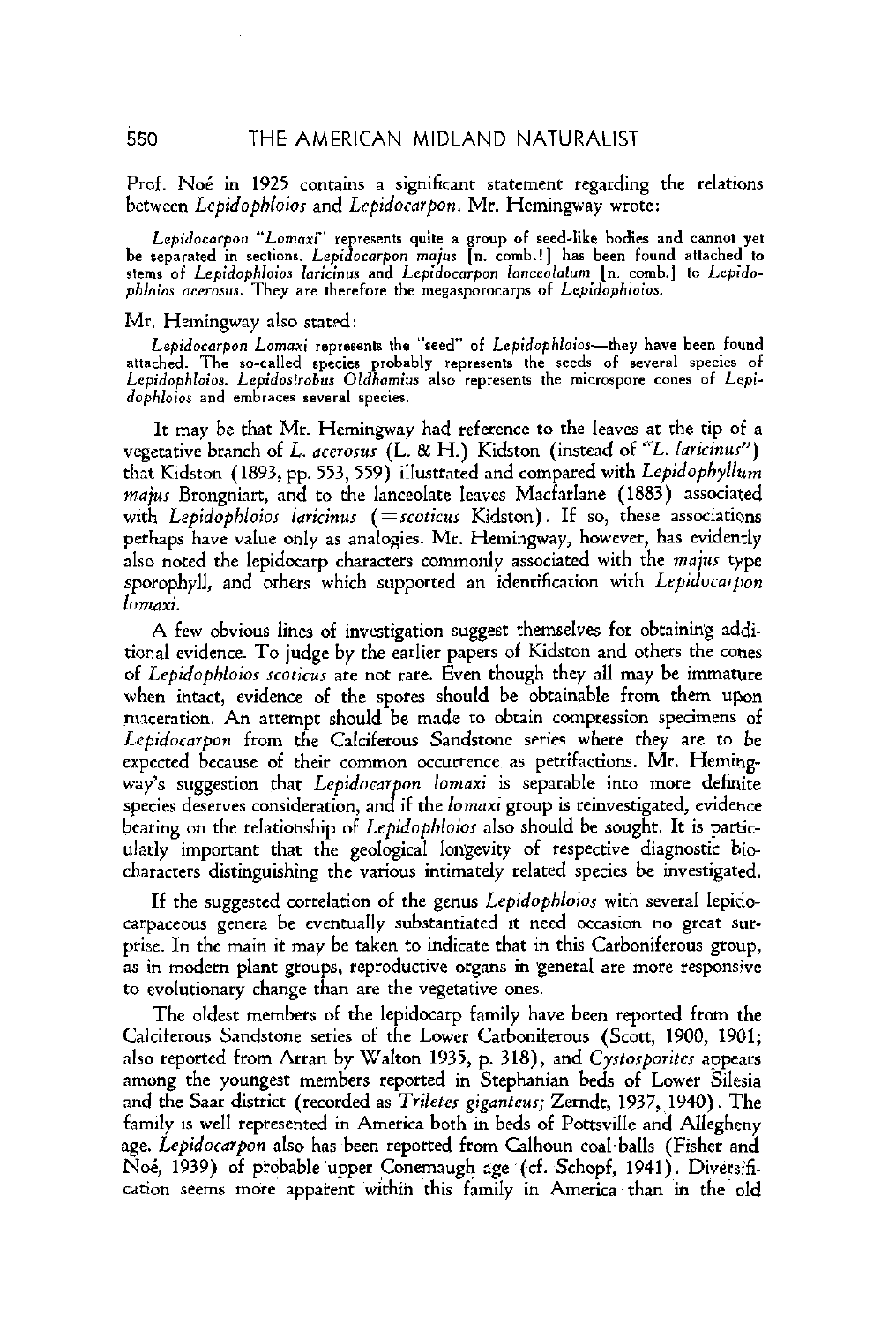world. This may be explained, in part at least, by the fact that the best fossilifetous (coal ball) deposits in America are younger than those most studied in Europe, and these younger beds may contain representatives of the family **at** the apex of its geologic history.

#### **The Genus** Lepidocarpon

Lepidocarpon Scott, first recognized and defined about forty years ago, is the type genus of the Lepidocarpaceae. Scott's original diagnosis (Scott 1900, p. 309) is **as** fallows:

#### Lepidocarpon, gen. nov.-

Strobilus, with the character of Lepidostrobus, but microsporangia and megasporangia each surrounded by an integument, growing up from the upper surface of the sporophyll. Megasporangium completely enclosed in the integument, except for a slit-like micropyle along the top. A single functional megaspore developed in each megasporangium. Sporophyll, together with the integumented megasporangium, detached entire from the strobilua. the whole forming a closed, seed-like, reproductive body.

It is proposed to name the coal measures form' Lepidocarpon Lomaxi and that from<br>Burntisland L. Wildianum. Both were included by Williamson under his Cardiocarpon onomalum, which however, is quite different from the seed **ao** named by Carruthers.

Scott also noted on page 307 that "the outer layer of the sporangial wall has the columnar or palisade like structure characteristic of Lepidostrobus; it is lined by a more delicate inner layer which may be several cells thick."

In the diagnosis published with his more complete treatment of Lepidocar $pon$  (1901), Scott omitted mention of the microsporangiate structures because he **was** more doubtful of their rehtionship than he had been areviouslv. The main points of his later diagnosis are as follows:

- (1) Strobilar habit-like Lepidostrobus;<br>(2) Integuments present when mature;
- 
- $(3)$  Megasporangium entirely enclosed except for micropylar slit:
- $(4)$  A single functional seed megaspore nearly fills the sporangial cavity;
- (5) Sporophyll became detached from the cone axis as **a** unit.

To these an additional point may be added from p. 304 of Scott's detailed description.

Tho structure of the rporaneium is however the same, **as** in its naked condition **[e.g.,** in Lepidorfrobus]. The wall has a superfieid columnar layer, with a **more** delicate lining tissue within it. The cells of the columnar layer are often shorter and broader than in **the** nan-integumented sporangium [of Lepidoacrpon lomaxi) owing no doubt lo superficial extension of the wall; at other places, **however,** and especially at the apex where the narrow ridge of the sporangium fits into the micropylar opcning. the structure is quite unchanged.

In defining *Lepidocarpon* the writer considers it advisable to follow Scott's genetic interpretation rather carefully. The diagnosis provided by Scott in 1900 md slightly emended in 1901 may well be alrcred, however, so that it will reflect some of the additional observations made by various workers during the last forty years of sporadic srudy of this group of plants. It is now possible to refer compression and impression specimens to this genus and with the progressive elimination of non-biologic differences (resulting from differences of pres-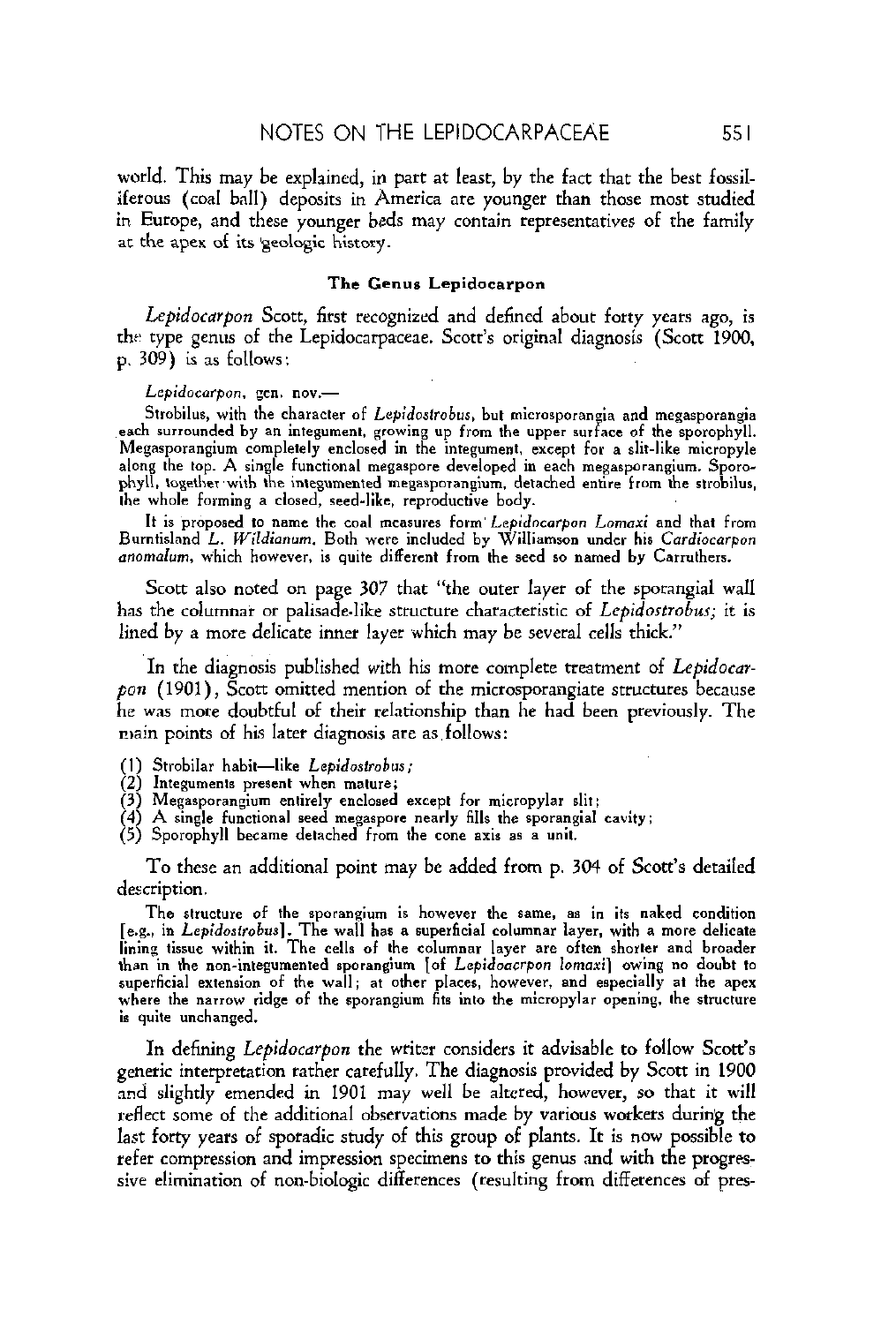ervation) the classification of these fossil plants becomes more truly phyletic. Lack of diagnostic information due to vagaries of preservation will probably always make it necessary to recognize non-biological distinctions to some extent in scientific classification. Lepidocarpon, however, appears to be an example where these differences can be relegated to less than generic importance.

#### LEPIDOCARPON Scott (1900)

(Revised diagnosis)

A genus of ligulate lycopsid plants characterized by,

(1) Strobilar habit of fructification;

- 
- 
- 
- (2) Sporophylls attached to cone axis as in Lepidostrobus;<br>
(3) Sporophylls shed entire by disintegration of the cone axis;<br>
(4) Seeds provided with a distinct integumentary organ;<br>
(5) Integument, attached lateral to spor closely and its two edges project ventrally above the seed body as a micropylar crest:
- (6) Slit between the two membranes of the crest corresponding morphologically to a micropyle;
- (7) Megasporangium large, indehiscent (fertile spore not shed), attached for the greater part of its length to the ventral midline of the pedicel;
- (8) Outer wall of sporangium of prismatic or columnar cells, similar in structure to the sporangium wall of free-sporing lycopods;
- (9) Intrasporangial tissue more persistent than in most free-sporing lycopsids;
- (10) Seed megaspore relatively enormous (for lycopsids), spore coat with more or less fibrous texture and trilete apparatus at its proximal end (usually turned toward the anterior or distal end of the seed);
- (11) Maturation of only one seed megaspore per sporophyll, derived from a single tetrad; abortive megaspores also evident.

#### **English Species of Lepidocarpon**

The cone of the genotype species, Lepidocarpon lomaxi Scott, is medium sized (20-30 mm. diameter), of compact structure with sporophyll laminae long and strongly reflexed upwards. Toward the tip of each lamina the blade seems to have been membranous and impersistent but near the seed it was rather fleshy and is commonly well preserved. Mature seeds are fully integumented but the integument is frequently incomplete on immature specimens, and in this condition it is represented by fleshy cushions along both sides of the pedicel. The integument is presumed to have been formed last, late in ontogeny. A simple layer of columnar or prismatic cells, very similar to the ptismatic layer of Lepidostrobus, covers the sporangium. Radial length of fruit is 8-14 mm., — tangential height through seed body 5-11 mm., — width at distal end of seed body 5-12 mm. This species occurs in the English "Lower Coal Measures." It has been reported in most coal seams of this age that have provided coal balls, and thus it must be considered a rather widespread and characteristic element of the upper Lanarkian flora.

Scott also described a second much older species, L. wildianum, from the Calciferous Sandstone at Pettycur that is somewhat smaller than L. lomaxi, but otherwise not readily distinguishable. The seed megaspore shows an "irregular reticulation" (Scott, 1901, p. 315) which in all likelihood is similar to the fibrous network composing the Cystosporites membrane. L. wildianum is doubtless a distinct species, and future studies will probably make known biological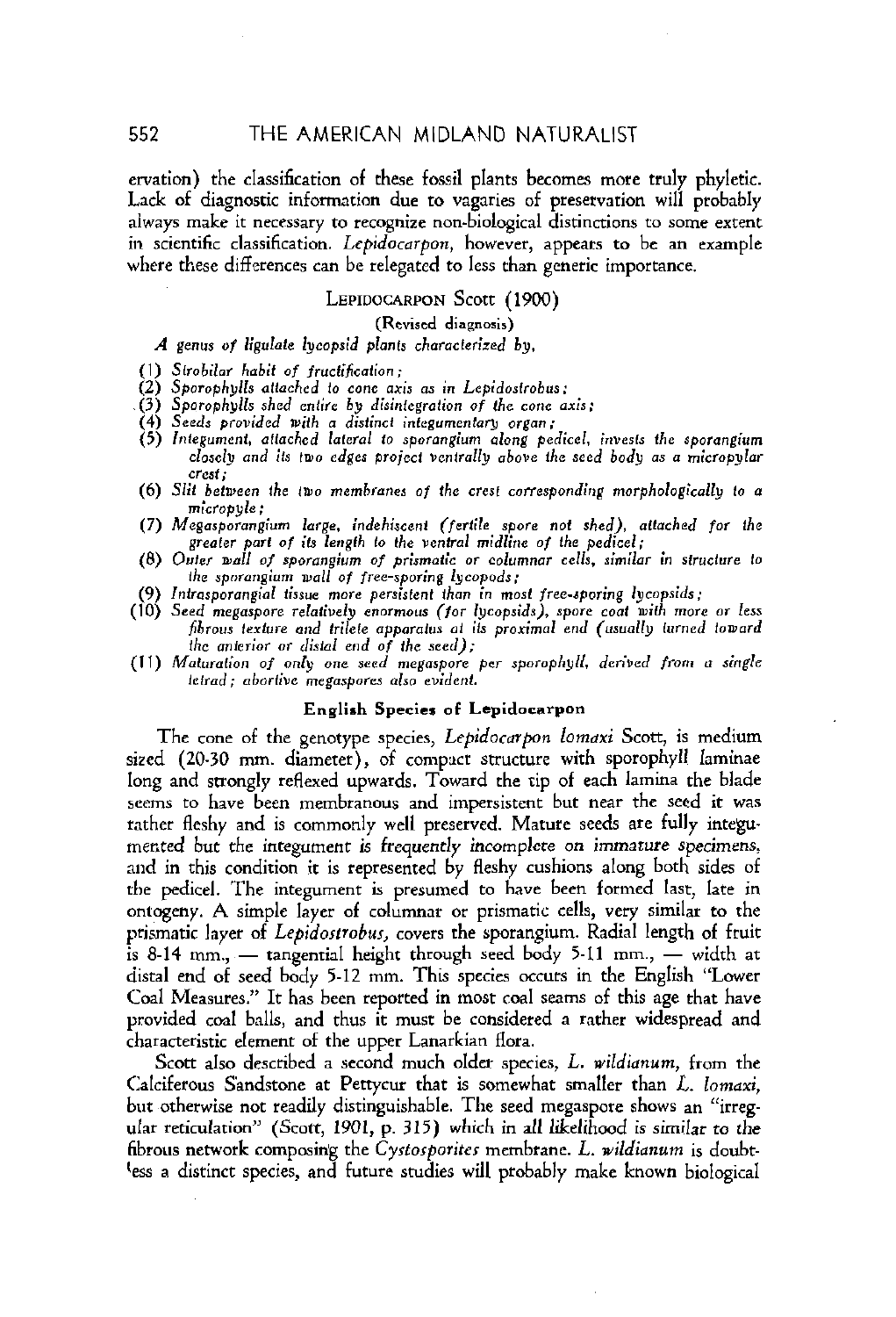characters by which it can be recognized, but at present its true distinguishing characters are not known. More thorough examination of Lanarkian forms will probably also result in additional species being recognized, as suggested by Scott and others who have examined many "Lower Coal Measures" specimens.

For convenience L. lomaxi, L. wildianum, and closely related but as yet undistinguished forms of Lower Carboniferous and Lanarkian age will be referred to as the *lomaxi group*. Because they possess certain characteristics reminiscent of those of free-sporing lycopsids and, in addition, because of their antecedent stratigraphic position relative to the American species, they are reqarded as examples of the morc primitive lepidocarp stock.

In 1914 Kidston described Lepidocarpon westphalicum from the Yorkian age ironstone deposits near Dudley. The type consists of an axis with scars of sporophylls previously shed and a central portion on which parts of about twenty attached sporophylls **are** visible. The cone is of compact construction and is preserved without crushing, but only surface features were observed and these are not all that might be desired The laminae tnay be of moderate length and appressed to the cone, judging from Kidston's Figs. 1, 3, 4, and 5, where they seem to appear in lengthwise fracture on both sidcs of the specimen. Kidston states that the "whole of the bracts have disappeared" and so the laminae, apparently seen, may be illusory. The laminae, however, may have been membranaceous distally, similar to those of L. lomaxi described by Scott. The particular feature that decided Kidston cn the generic identification of this species **was** the sporangial integument, but he did not note **a** micropylar slit. So far as known the integument appcars generally similar to that of  $L$ . lomaxi. Most of the sporangia have their disal ends exposed, and on many of these a small terminal irregularity appears which should be opposite the trilete apparatus of the seed megaspores inside them.4 No remnants of the seed megaspores have been reported in Lepidocarpon westphalicum although they may be present. There **are** no very definite biological characters distinguishing L. westphalicum from members of the lomaxi group except for differences in size. The cope is about 15 mm. in diameter in contrast to 20-30 mm. for  $L$ . lomaxi; the sporangia are smaller and have a height-breadth ratio of  $2\frac{1}{2}$  to 1 whereas  $a L$ . *Iomaxi* the ratio is slightly less than 2 to 1.

#### **Records of American Lepidoearpaseae**

Lepidocarpon was first reported in America by Noé  $(1931)$  in a list compiled from investigations by certain of his students. A discussion of this material was included in Miss Krick's (1932) report on seed-like fructifications from the Harrisburg (No.5) coal in Illinois. Later Fredda Reed (1936) described other isolated Lepidacarp sparophylls from the same source. The presumptive evidence that these specimens belong to Lepidocarpon is good, but it can not be considered entirely conclusive because the manner of pedicel

<sup>4</sup> **These** may be the "smooth pits at the **basal end"** which Darrah (1941. p. **87)**  refers to **sa** aporangral attachment **marks** but thin interpretation is **not** indicated **by** Kidston's discussion.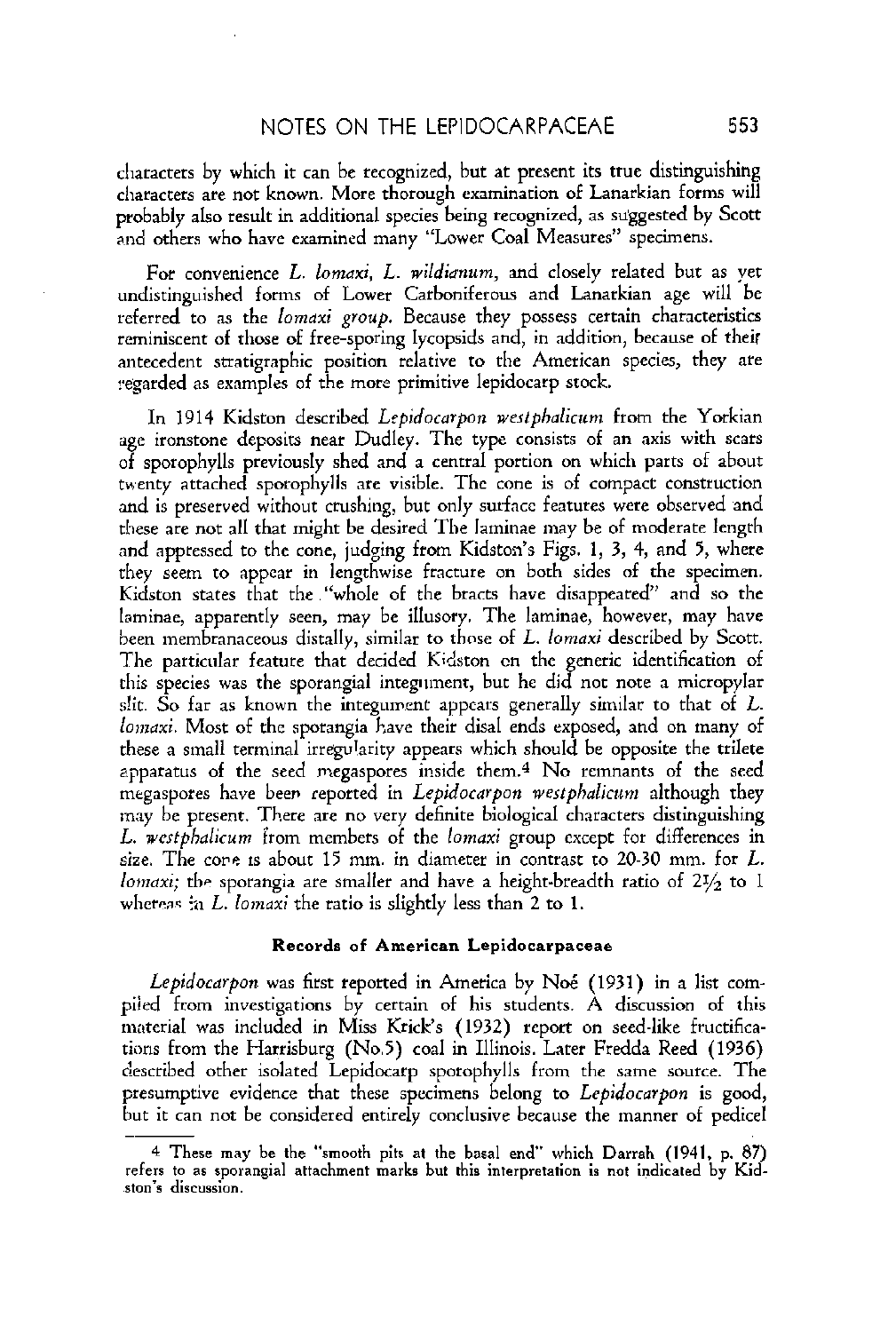atrachment was not demonstrated in either case. The importance of such attachment was not then realized, and it is probable that the specimens studied by both of these authors were attached to a cone axis in the true Lepidocarpon fashion. Miss Reed has recently demonstrated such attachment for other Harrisburg specimens by means of an adequate series of tangential slices described at the 1939 meeting of the Paleobotanical Section. The importance of pedicel attachment in the lepidocarps is emphasized below in connection with the discussion of Illiniocarpon.

Both Noé and Krick identified their lepidocarp material as Lepidocarpon lomaxi Scott. This specific identification is doubtful, however, because the similarities mentioned by Krick concern chiefly the size of the seed body. Without supporting evidence this cannot be regarded as positive proof of specific identity. The histological details particularly must also be carefully considered. The Harrisburg material appears to be significantly younger than the "Lower Coal Measures" specimens studied by Scott.

The sporophylls described by Fredda Reed (1936) were not specifically identified. They appear to correspond with immature and abortive megasporangia such as Scott reported for L. lomaxi. Howwer, the sporangium wall had a sclerotic rather than a prismatic external layer of cells. This may be a feature of considerable significance in lepidocarp evolution, inasmuch as it indicates the loss of a primitive character well represented in the lomaxi group.

The writer described two new species belonging to the Lepidocarpaceae in 1938 (Schopf, 1938a). One  $(L.$  mazonense) is a form common in the Mazon concretions above the Colchester (No. **2)** coal in Grundy and Will counties which resembles in many respects the generalized type traditionally known as Lepidophyllum majus. Its reference to Lepidocarpon was definitely established although it is not certain that this species is distinct from earlier described but less adequately understood forms. Lepidophyllum majus itself is confused taxonomically because the type is a poor specimen with the seed body missing; it was originally designated Filicites (Glossopteris) dubius by Brongniart (1822), and its name was later changed in the Prodrome (1828, p. 87). It would probably be impossible to prove that the Mazon form is cospecific with the type, even if such were actually the case. Certainly some of the specimens referred to *L*. majus are not cospecific with Lepidocarpon mazonense, although there is no reason for believing them to be generically distinct. Probably Brongniart's species will pass into disuse because of the inconclusive nature of its type and the consequent doubt as to its accurate specific definition.

A brief description of a new type of lepidocarp seed was presented in the same publication (Schopf, 1938a). This differs significantly from the genus Lepidocarpon and a new generic name, Illiniocarpon, was given it. In transverse sections through certain parts of the seed body it closely resembles Lepidocarpon, but a qualitative and diagnostic difference appears in the manner of sporophyll attachment to the fertile branch. This distinction is commonly shown in longitudinal sections, and single transverse sections of either Lepidocarpon or Illiniocarpon cannor be counted on to provide conclusive evidence of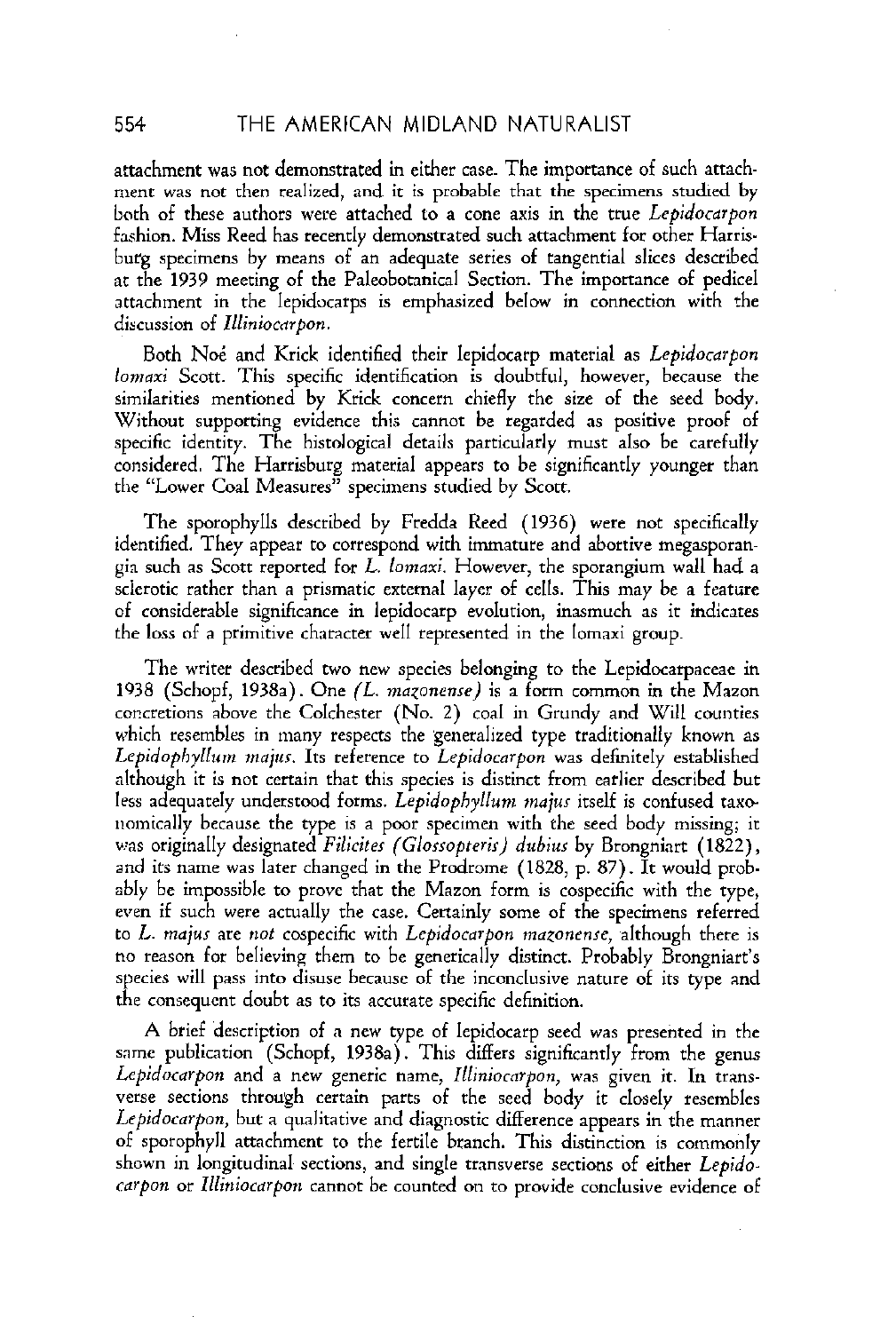the distinction between the two genera. The individual sporophylls (not cones) of *Illiniocarpon* are properly described as *pedunculate*, and by modification of the pedicel and other changes these plants have lost the strobilar habit of fructification to a significant degree. The integumentary organ (which, as Scott emphasized, is *not* merely the upturned margin of sporophyll lamina) is mote specialized, and the actual lamina is extended, broad, and doubtless served as a wing for dispersal of the fruit after it had been shed as a unit from the fertile branch. The laminae of some *Lepidocorpun* species also probably served this same function [e.g., *L. mazonenre,* (?) *L. linearifolium* (Bassler)] and thir may perhaps **bc** regarded as a mincr example of evolutionary parallelism in the two groups.

Numerous large fibrous sack-like bodies (secd megaspores) with trilcte appartus at one end similar to those Zerndt (1930) described as *Trileter giganteus* have been obtained by the writer from maceration residues of coal. These seed megaspores are closely related to *Lepidocarpon mazonenre* but **because** essential diagnostic characters can not be established and because these isolated seed megaspores appeared to be moderately generalized, it has seemed unwarranted to identify them with either of the two genera that had been previously recqnized in the Lepidocarpaceae. Their characters, however, fully supported their reference to this family, and the genus *Cystosporites* was proposed for their reception (Schopf, 1938b). This genus may be entirely or only in part equivalent to the Lepidocarpaceae but it clearly exceeds the scope of other genera more adequately diagnosed on the basis of their sporophyll structure. Biologically it appears to overlap both of the established genera, and the isolated spores are thus classifiable with less precision than is possible where complete fruits are available, but for scientific reporting a name is none the less essential for them. It is incorrect to assume that *Cyrtoporiter* is only the secd megaspore of *Lepidocarpon* (Darrah 1941, p. 89), because its relationship is definitely broader. The significant contribution afforded by the recognition of *Cyrtorporites* is that it shows best how geologically long lived and widespread the Lepidocarpaceae were in Carboniferous times (cf. Schopf 1938b; Zerndt, 1937, p. 68; 1940, p: 142). Not mly is *Cyrtoporiter* a practical generic designation of use in classification of these isolated seed megaspores, bur it also indicates a group of natural affinity and certain biological significance. The delimitation of its natural affinity is in fact far more precise than a great many other generic groups commonly used in the classification of fossil plants. It should be recognized that the introduction of such a genus is not a "purely artificial method of classificatian" and that plants which have been classified as *Cyrtorporiter* do not already possess any other properly assignable generic names.

In 1938 the writer discovered that the holotype of *Carpolithes corticosus* Lcsqucreux is clearly cospecific with a form previously discovered in the Mazon shale which he had interpreted **as** a variant of L. *matonenre.* Further study showed conclusively that Lesquereux' species was quite distinct from L. *mazonense*. Later, when Janssen's treatise on certain of the Lesquereux types was in preparation, the writer was invited to contribute a revision of this form,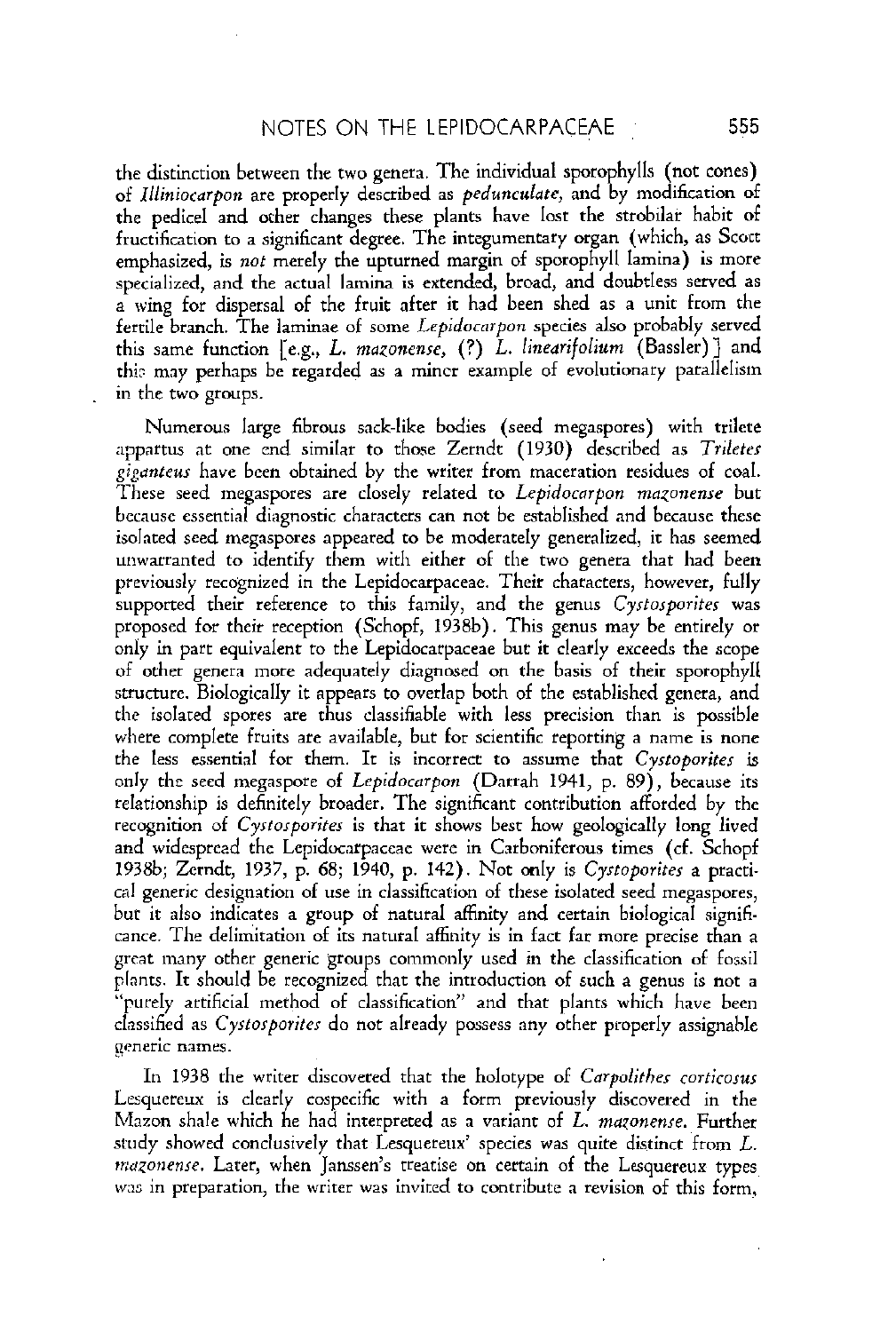and the species was transferred to the genus *Lepidocarpon* (Schopf, in Janssen, 1940). *Lepidocarpon corticosum (Lesq.)* Schopf is most closely related to *L. ~~o~~aculearum* and *L. roburtum* both of which were transferred from Bassler's genus *Cantheliophorus<sup>5</sup>* which is discussed on a later page. An abortive megaspore from the original tetrad is present in its normal position near the anterior of the seed body in the holotype of *L, corticosum* in addition to the large fertile one. *L. mazonense* and *L. corticosum* furnish substantial proof that liistol~~ical features **are** not essential for recognition of this genus, and in rhis respect Kidston's generic identification of L. *westphalirum* is confirmed.

Darrah has recentlv described a new species under the name of *Lepido*  carpon glabrum (1941). Although cellular detail is preserved in his specimen<br>few characters were available for distinguishing this species and consequently its generic classification deserves more critical examination. This plant has seeds which consist (so far as the types at least are concerned) of **a** sporangium with well developed internal tissue surrounding the seed megaspore. No information as to the pedicel, lamina, or axial attachment af the complete sporaphyll is provided nor is there any evidence of the integuments that characterize mature seeds of all other members of the genus.<sup>6</sup>

*lliniocarpon* was distinguished from *Lepidocarpon* (1) because the sporophyll was pedunculate in one and normally situatcd on a strobilar axis in the other; (2) because in *lllrniocarpon* the integuments ate separately vascularized posterior from the peduncle and are developed differently, being far more evaginate; (3) the sporophyll lamina in *Zlliniocarpon* is straight and not reflexed as in *Lepidocarpon.* (4) Apparently correlated with this last character is a further specialization of the sporangium wall near the ligular region at the anterior end of the seed which has not yet been found in *Lepidocarpon*.

*Lepidocarpon glabrurn* is inadequately known regarding (1) strobilar (compact, lax) or non-strohilar habit, (2) presence, absence, or nature of the true lcpidocarp integument, and (3) character of the lamina. It cannot be positively identified with *Lepidocarpon* because these important diagnostic characters

<sup>5</sup> The writer is not quite certain, that Bassler's  $L$ . robustum and  $L$ . novaculeatum are specifically distinct from each other or from  $L.$  corticosum. The relationship in any **case** is evidently very close. However there seems to be ample basis for specific discrimination between the other forms Bassler described. Neverthelesn, the arrangement of plates and descriptive data is such that careful study of Bassler's paper is required in order to clearly establish the specific differences.

**<sup>0</sup>** Darrah has described the external layer of the sporangial wall as the "integument." From **n** purely descriptive standpoint the term may be **so** used. but it is inadvisable because all other Lepidocarps have a distinct organ, called the *integument* by<br>most writers, that is entirely separate from the megasporangium. Specimens of *Lepido-*<br>carpon glabrum, do not now possess any integument from Darrah's account it seems unlikely that they were.

Darrah also infers (op. cit. p. 95) that the sporangial wall of *Lepidocarpon* includes sclerotic "protective tissues." Scott's description of specimens of the *lomaxi* **group** do not support this **eonelusion** and in only **one** form (aside from L. globrum) has spornnginl wall sclerenchyma appeared (Reed. 1936).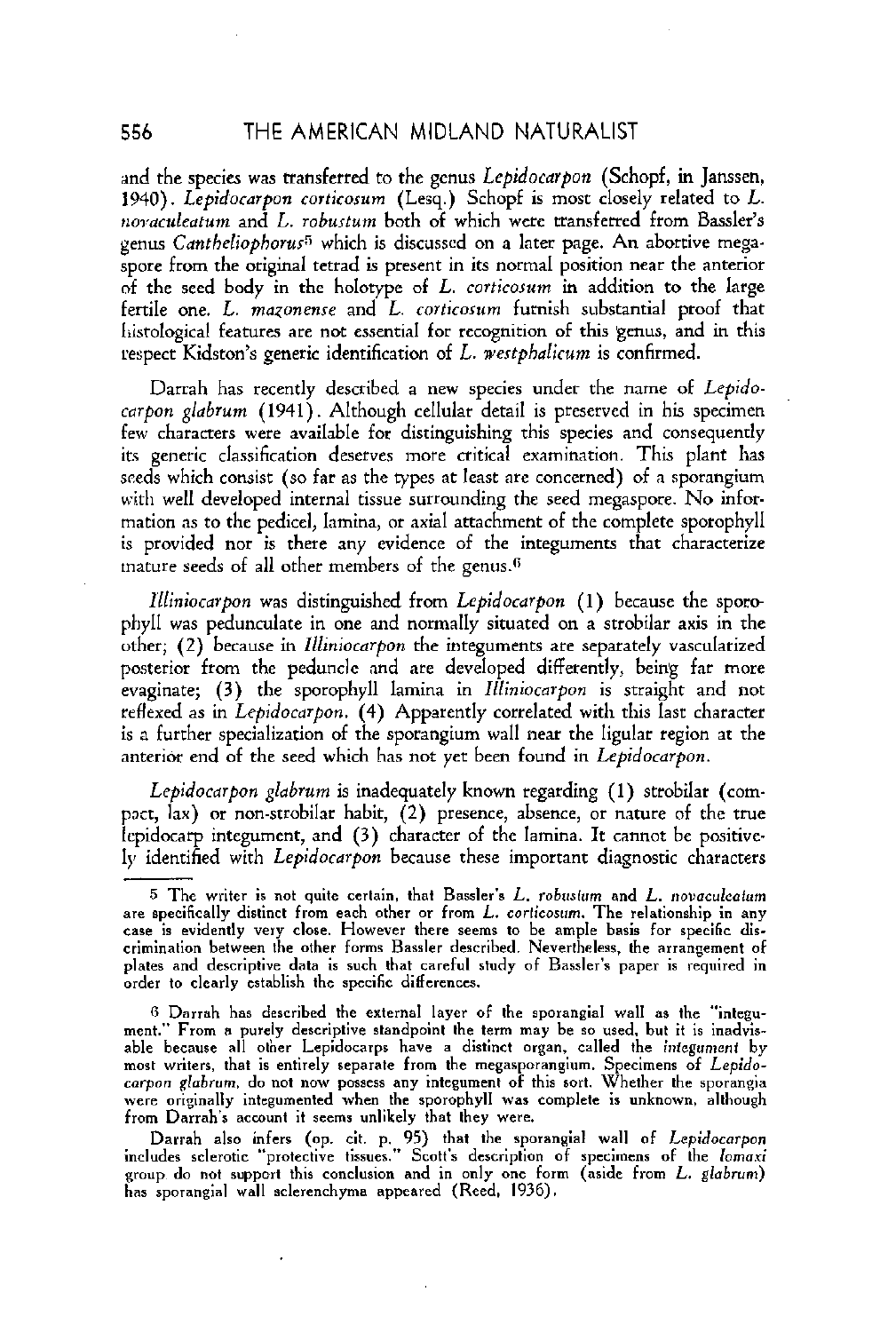have not been observed. Characters other than those of the seed megaspores are shown, however, so that the species is classifiable with more precision than is possible when only isolated seed megaspotes **are** present. Positive differences **arc** exhibited which may have significance of more than specific value. The seeds of L. glabrum are mature, and the individual sporangia (evidently not entire *sporophylls*) have been shed. There is no previously described species of recognized lepidocarps in which shedding of mature sporangia apart from their integument was possible. The number of isolated sporangia which **Darrah**  records indicates decisively that shedding of the individual sporangia was a normal occurrence in this species. The only mark reported on the mature sporangial seed (which in this species is equivalent only to a ripened ovule  $$ without the additional sporophyll parts possessed by seeds of other lepidocarps) is at the point of irs attachment to a pedicel **or** pedicel-equivalent. Mature megasporangia (seeds) of Lepidocarpon or Illiniocarpon were not so separated from their sclerous integuments. Abortive and immature sporophylls of L. Iomaxi commonly lack the integument, but functional seeds are equipped with them. Typical Lepidocarpon sporangia are not sclerotic but have walls whose prismatic layer is strikingly similar to that of Lepidostrobus. Their preservation appears primarily to result from the efficient protection of the integumentary organ.

Darrah's illustrations and description of the wall of  $L$ .  $glabrum$  sporangia (seeds) thus suggest that they differ considerably from sporangia of the lomaxi group. The unintegumented sporophylls described by Fredda Reed .dso are noteworthy in their lack of a prismatic sporangial coat. Similar sporangia of the lomaxi group described by Scott possess a somewhat thicker sporangial wall tissue than the integumented forms, but the prismatic layer apparently is developed typically in all. Illiniocarpon shows a different type of modification in the sporangial wall. In the lower anterior region the wall is thick, and although the prismatic layer is easily recognized it is considerably modified and possesses larger cells with undulant walls (cf. Fig. 9; Schopf, **19382).** The anterior prongs show rather typical prismatic (columnar) structure but the posterior part of the sporangium wall is more delicate and can hardly be considered prismatic. In fact it resembles the epidermal layer of a well protected ovule. This is what would be expected if the lepidocarp sporangium were modified in accordance with the degree of exposure and protection afforded by the integument. The adaxial ("posterior") part of the seed body in llliniocurpon is well enclosed and probably was somewhat better protected than in Lepidocarpon, but the anterior part of the seed (facing the lamina) may have been more exposed because the sporophyll lamina was not reflexed upwards around it. Evidently the character of the sporangium wall deserves more thorough study in the lepidocarps because it probably reflects the type of seminal modification.

Intrasporangial tissue within the dermal layer in Lepidocarpon glabrum also appears to be a significant character. In the unintegumented sporangia of the lomaxi group the sporangial tissue is consistently thicker than in the integumented seeds, and this was explained on physiological-ecological grounds. In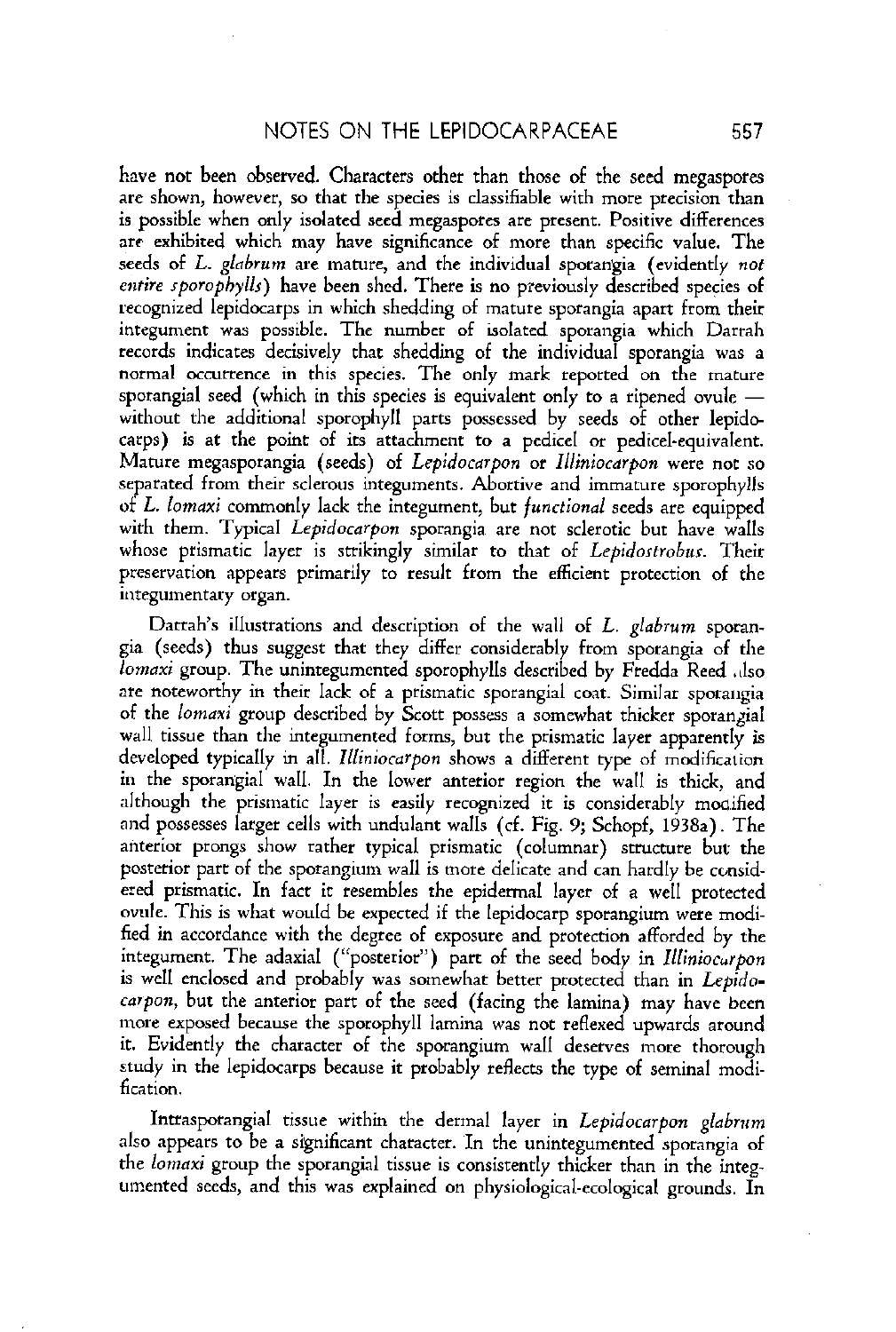L. *glabrum*, however, this tissue is so much more developed that the character has probably become hereditary. Concordantly the seed megaspore of  $L$ . glabrum also occupies proportionally less space in the sporangium than in those of other lepidocarps. This appears to be true, at least in so far as the sections shown on Darrah's Plate II are typical of the species. In the lomaxi group and in Zlliniocarpon there is no comparable development of the "nutritive" tissue.

Darrah's species therefore probably lacks diagnostic features which assuredly would place it in the genus Lepidocarpon and in addition shows other modifications which indicate considerable divergence from that group. Because of the lack of a prismatic palisade layer, Fredda Reed's specimens may occupy an intermediate position between Lepidocarpon Scott and Darrah's divergent type, L. giabrum. It is important thar the divergent characters of the latter be recognized, and the writer regards them, in conjunction with the lack of information in other particulars, as conclusively indicating a need for  $L$ . glabrum, at least, being classified under a distinct generic name. However, there is no basis for doubting thar its relationship is definitely with the Lepide carpaceae.

Darrah's comparison of Lepidocarpon glabrum with Lepidocystis is highly significant, and it may be that this ambiguous and poorly defined group will be clad with useful biological meaning after all. The Lepidocarpon described by Reed from Harrisburg coal balls, which also lacks a prismatic sporangial wall, is not integumented and may not be abnormal as Reed supposed. It also might be classified with this divergent lepidocarp group having "lepidocystoid" characters. However, there appears to be considerable disharmony among specimens which have been labeled "Lepidocystis" in the past. Few of them have been shown to possess spores in place, but those specimens in which spores have heen recognized **are** clearly referable to the free-sporing lycopods, prdxibly to the Lepidadendraceae. It is altogether possible (in fact, probable, in view of *L. glabrum*) that many specimens which do not appear to have spores, actually cnclose unrecognized seed megaspores of the cystosporean type. These specimens would necessarily belong in the Lepidocarpaceae. The availability of the name Lepidocystis for lepidocarp species with this latter character evidently must be determined by restudy of the genotype which is Lepidocystis pectinatus Lesquereux.7

The conclusion that there are at least two divergent branches of the primitive integumented lepidocarp stock in the American Pennsylvanian is plausible. One branch shows greater specialization of the integuments and other structures and is represented by *Illiniocarpon*. The other branch is represented by L. glabrum in which the seeds have been subject to a different kind of specialization involving, probably, **loss** of the integument. Presumably the less specialized true Lepidocarpon type coexisted with both of the more specialized lineages, but the ancestry of the latter groups may be sought among the more primitive lepidocarps that geologically antedate them. The conclusion that there are at least two diverger<br>tive integumented lepidocarp stock in the American P.<br>One branch shows greater specialization of the integ<br>tures and is represented by *Illiniocarpon*. The other<br>*L. glab* 

<sup>7</sup> The holotype of this species **is** listed in Lesquereur' **"Coal** Flora" as **No.** 423 **of** the **Lame** collection, now in the **U.** S. **National Museum** at Wanhinetan, D.C.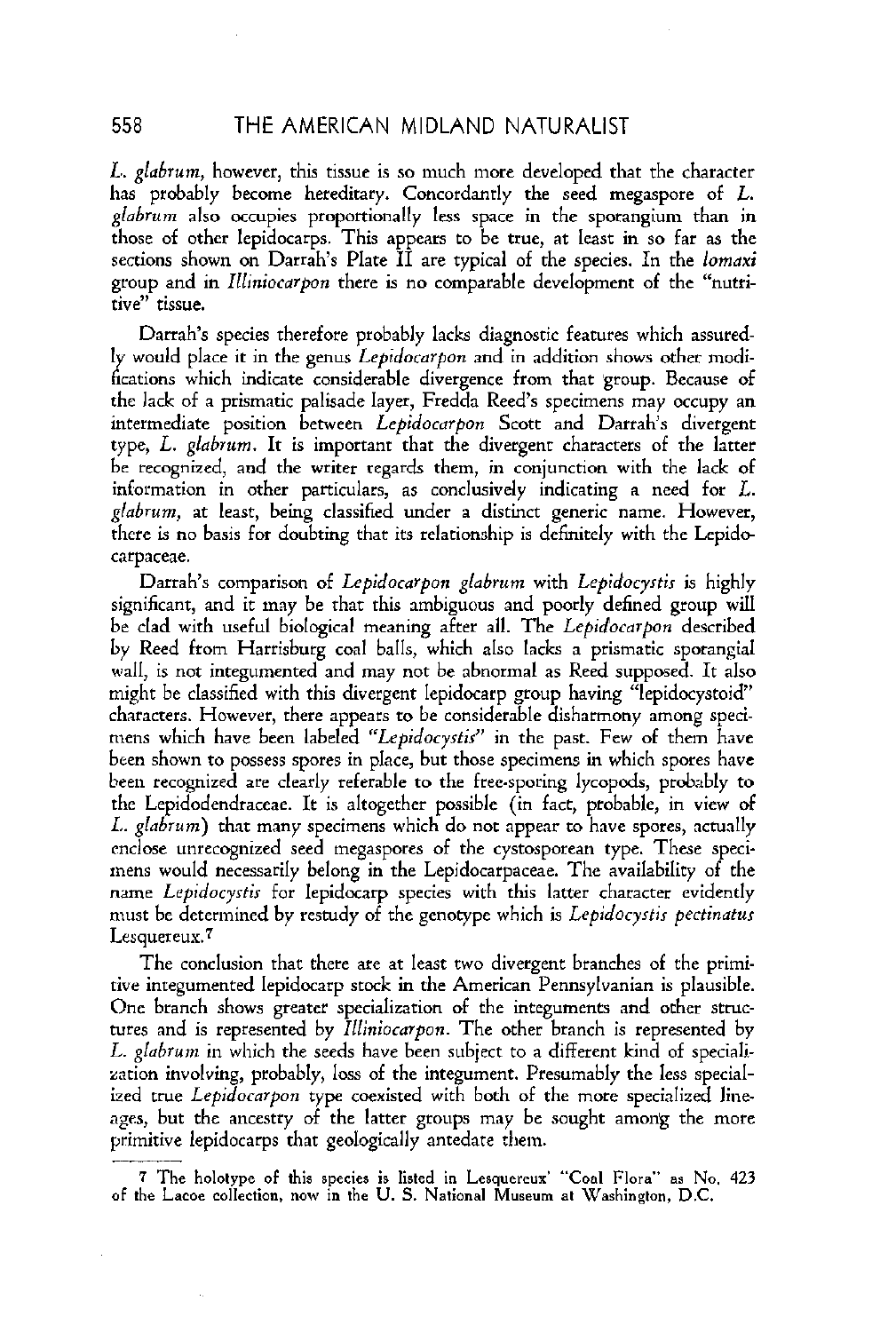#### Cantheliophorus and Lepidosarpon

A substantial addition to the Lepidocarpaceae was made by Harvey Bassler (1919) in his description of twelve species under the generic name of Cantheliophorus, although he misinterpreted the structure of his material.<sup>8</sup> Bassler recognized that his species were highly specialized and his statement (1919, p. 97) that "members of a group with structure as intricate and diverse as this will have high stratigraphic value if treated with great systematic refinement" seems more rhan **ever** warranted.

Lepidocarp sporophylls in shale are preserved differently, depending upon whether the plane of rest is determined by a broad lamina or by the form of the seed body itself. The seed body generally is higher rhan broad, and if the lamina forms too narrow an appendage, the height of the seed body is most likely to parallel the bedding. All of Basser's species seem to have been preserved in this position and those he illustrates are compressed parallel to the organic longitudinal plane. Thus they appear much different from most specimens of Lepidostrobophyllum in which the laminal breadth more consistently parallels the bedding planes. Although characters of size and proportion of sporophyll laminae are generally considered to be of specific importance, they probably lack generic significance.

The features Bassler considered to be unique in *Cantheliophorus* were, (1) two sac-like sporangia per sporophyll, borne on short sporangiophoric stalks; **(2)** a plate of sterile sporophyll tissue ascending from the ventral midhe of the pedicel and to which the sporangiophores **were** attached laterally and distally. The srructures ilustrated, however, do not support this rnorphologic interpretation of them. They ate instcad more satisfactorily explained by comparison with Lepidocarpon, and according to this interpretation they comply entirely with the essential diagnostic characters of that genus. Bassler has not presented evidence proving the existence of two sac-like bodies on any single sporophyll  $-$  he has not shown the "median" plate to be other than the compressed form of the Lepidocarpon integument.

The "sporangia" of *Cantheliophorus* agree precisely with seed megaspores of the lepidocarps, and they must be interpreted in this light. It is understandable how Bassler and others failed to note this resemblance because no lepidocarp megaspore. had been isolated previously and they are remarkable objects quite different from the common free-sporing forms in general outline and size. Nevertheless the *single* fertile lepidocarp seed megaspore is clearly recognizable from Bassler's figures for most of the Cantheliophorus species. They agree in habit with those the writer has illustrated from Lepidocarpon corticosum (Schopf 1938a, 1938b, 1940)and also with seed megaspores obtained from L. **rnqonense.** The agreement with seed megaspores Bocheriski (1936) obtained able how Bassler<br>arp megaspores ha<br>quite different from<br>Nevertheless the *si*n<br>from Bassler's figure<br>thabit with those<br>(Schopf 1938a, 19<br>mazonense. The agency as Bassler's description<br>8 Bassler's descriptional between

<sup>8</sup> Bassler's descriptions are given in terms of his hypothetical interpretation of the **nporoplrylls, but there is no rearon for preserving this terminology because his spccirncns arc easily described by other terms that were previously and still are** in **goad technical usage.**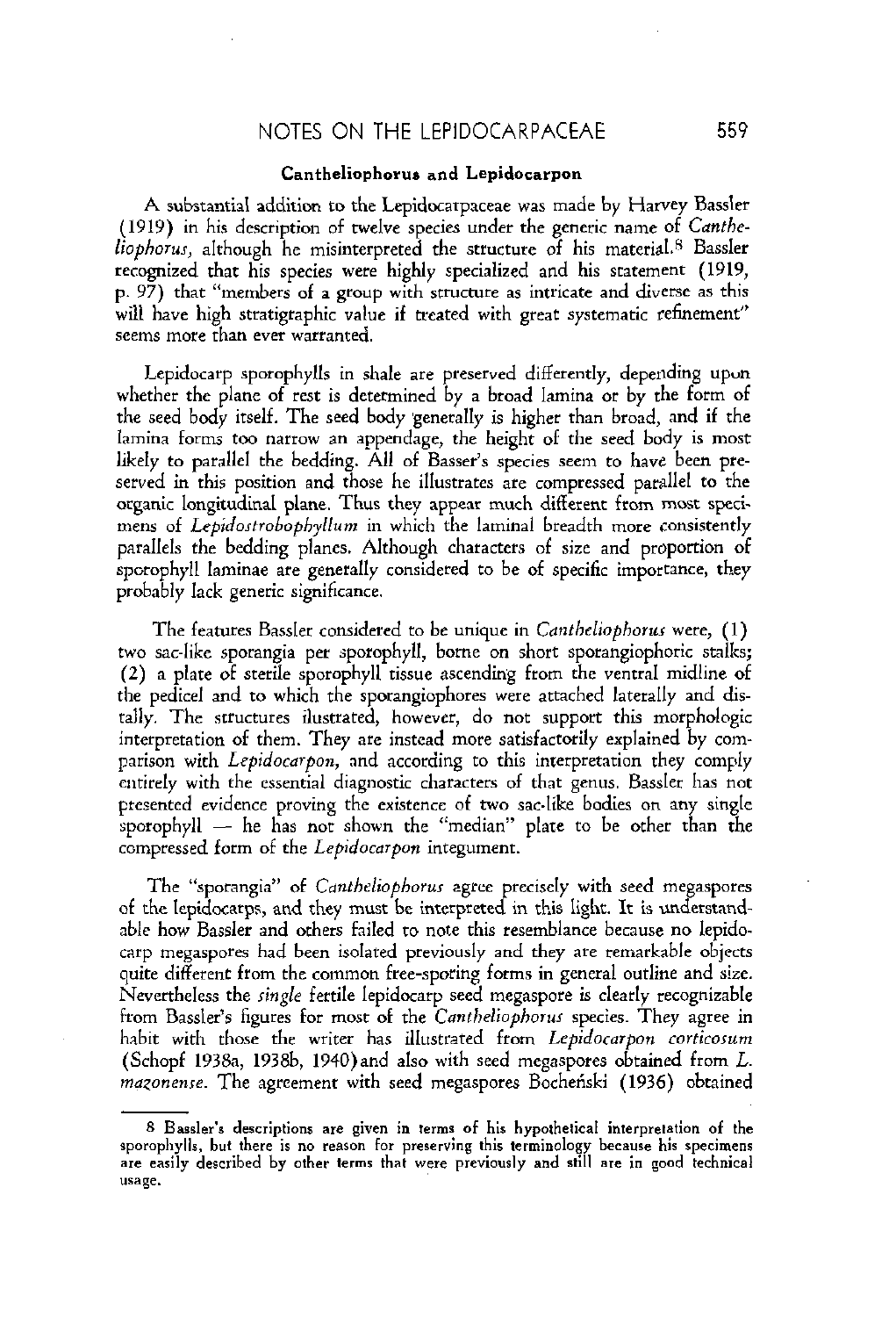560 THE AMERICAN MIDLAND NATURALIST

from lepidocarp cones in the Lower Silesian coal field is just as striking.<sup>9</sup>

This striking agreement is by no means limited to the seed megaspores but continues in remarkable detail to all other portions of the lepidocarp spotophylls and is perhaps best illustrated by comparison with a larger species of Lepidocarpon (as yet undescribed) represented by numerous examples in the lllinois Survey collections from near Wyoming Hill (Muscatine County) Iowa. The latter specimens are compressed in a dark fissile shale and thus entirely agree with Bassler's in mode of preservation, even showing similar lengthwise folding of the sporophyll laminae. Where the shale is intact these sporophylls contain well preserved lepidocarp seed megaspores. On mild macerarive treatment the fibrous megaspores of cystosporean type are easily isolated; they show the characteristic trilete commissure at the apex and are associated with abortive tetrad members. The "plate" Bassler described is represented in these specimens (just as it is shown in his illustrations of *Cantheliophorus*) by a very definite micropylar crest which is similar to thar unmistakably shown in Lepidocarpon mazoneme. The coaly and external integumentary impression surfaces of Wyoming Hill shale specimens agree absolutely with Bassler's figures and characterization (op.  $c\hat{u}$ , p. 79) as "usually granulose to the unaided eye and minutely rugulose-bullate under the lens." Observation under the Greenough microscope shows the surface rugosity is due to the type of sclerotic cells present on integumentary surfaces. Lepidocarpon corticosum (Lesq.) although preserved a little differently also is similar to Bassler's material in many respects.

Such precise agreement and the absence of any conflict in generic characters indicate that species of Cantheliophorus Bassler must be referred to the older genus Lepidocarpon Scott, and this has been proposed in an earlier publication by the writer (Schopf, in Janssen, 1940). The geologic time range of Cantheliophorur species is entirely thar of Lepidocarpon, and there is no reason for concluding that Cantheliophorus is in any biological way distinct or distinguishable from Scott's genus.

Darrah (1941, p. 89) recently has stated, that "a number of sporophvlls of the Cantheliophorus type . . . bear many megaspores of the familiar 'Triletes' type" and on this account he does not accept the synonymic reference of Cantheliophorus to Lepidocarpon. It is difficult to understand how any spotophyll bearing numerous Triletes-type megaspores can justifiably be assigned to Cantheliophorur or to Lepidocarpon. Bassler found none in the examination of a large suite of specimens, and in failing to definitely recognize spores of any sort, concluded  $(o, c, c, p. 81)$  that the plants probably were homosporous. It would seem that no matter what apparent similarities there may be between the superficial form of the sporophylls, no free-sporing plant can be assigned to Lepidocarpon (or to Cantheliophorus which is in complete synonyletes' type" and on<br>C*antheliophorus* to<br>phyll bearing nume<br>C*antheliophorus* or<br>of a large suite of<br>any sort, concluded<br>ous. It would seem<br>between the superfluces<br>of the suite of the suite of the suite of the suite<br>Trilet

<sup>9</sup> Bocheński assigned these specimens to Lepidostrobus and compared the spores with **Trilefes gigantcur** Zcrndt and **Sporifea varius** Wicher. but his specimens **also** must be identified with **Lepidocorpon.** There is **a** grcat difference bctwccn the spores he isolated from these specimens **and** the free-sporing **Trilcles** and **Sporilcs** gcnotypca, and lepido-carp megaspores now may best be compared with **Cyrfosporiles,** a genus which, in part, was proposed for reception of Zerndt's and Wicher's species.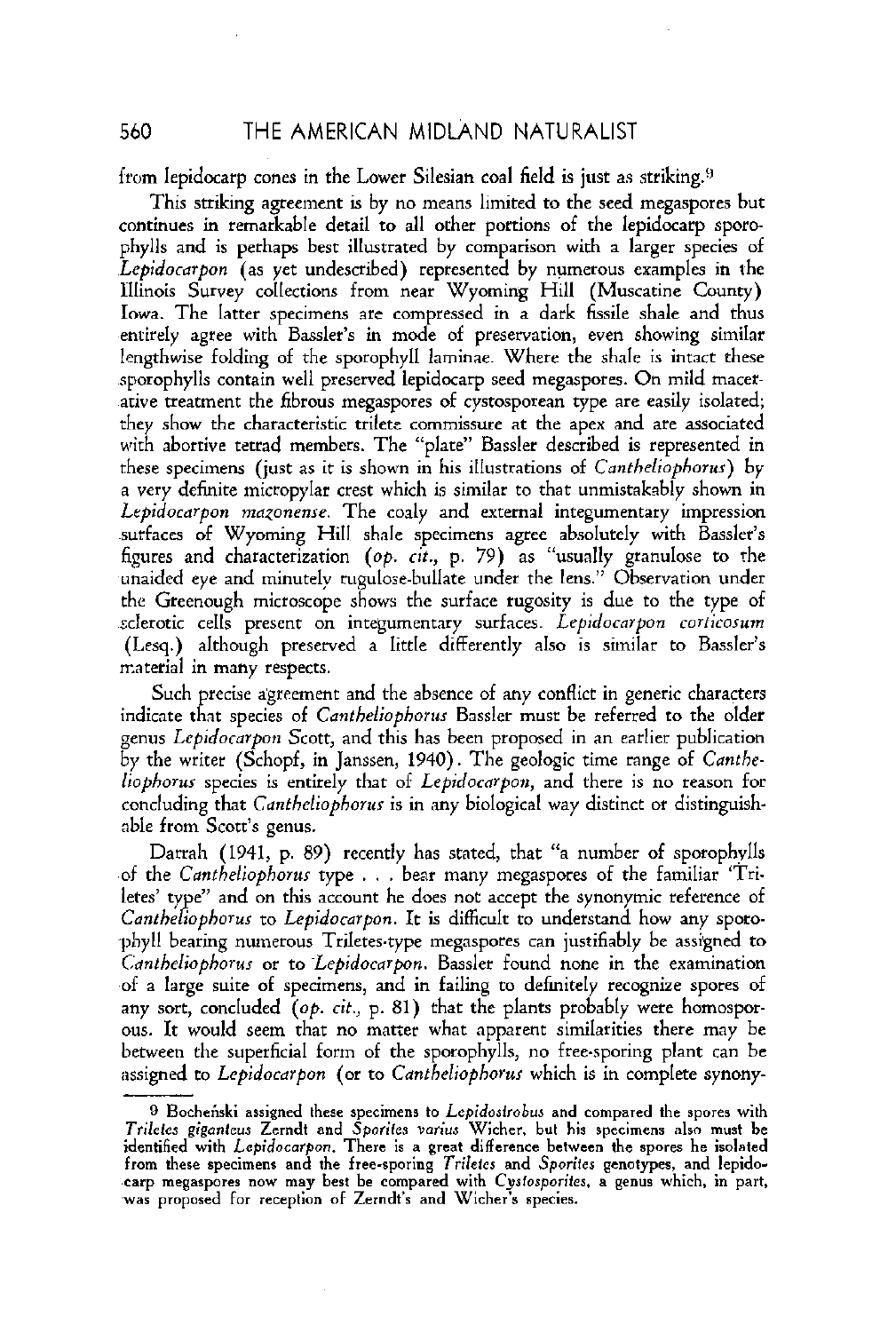## NOTES ON THE LEPIDOCARPACEAE **56** l

my with it). The presence of free-sporing megaspores is a character which not only excludes a plant from these genera but also places it beyond the family limits of the Lepidacarpaceae.

#### **Summery**

Family characteristics of the Lepidocarpaceae are given. It is suggested that Lepidophloios is a possible lepidocarp representative showing the vegetative features of these plants. The diagnostic characteristics of Lepidocarpon are reviewed, and the eneric diagnosis is rephrased. The essential distinctions **Scott**  recognized in establishing the genus are entirely valid and should be adhered to rather closely.

The genera and species discussed include Lepidocarpon lomaxi, the genotype of the type genus for the family, L. wildianum, and L. westphalicum, all known from English sources. Records of Lepidocarpon in America are reviewed with respect to the characters used in their identification. Points which distinpish llliniocarpon from Lepidocarpon are enumerated and the relationship of these genera with the less precisely defined genus Cyrtosporites is restated. Attention is called to divergent characteristics of Lepidocarpon glabrum from Iowa, and possibly also represented to a lesser degree in another lepidocarp from Harrisburg coal balls, which would seem to set them apart from the genus Lepidocarpon. Reasons are given for referring the American forms named Cmtheliophorus to Lepidocarpon.

American lcpidocarps in particular ate worthy of intensive study because the diversified forms present a particularly interesting problem of plant evolution. In the following tabulation of the Lepidocarpaceae each species is listed according to its approximate age. The larger number of forms occurring in post-Pottsville beds supports the conclusion that diversification was more rapid during that time.

#### Post-Pottsville (Post-Westphalian B)

| Lepidocarpon mazonense Schopf | Illiniocarpon cadyi Schopf         |
|-------------------------------|------------------------------------|
| L. corticosum (Lesq.)         | Cystosporites breretonensis Schopf |
| L. novaculeatum (Bassler)     | C. giganteus (Zerndt)              |
| L. robustum (Bassler)         | Lepidocarpon lomaxi (?)            |
| L. subulatum (Bassler)        | (Noé, Krick, Fisher & Noé)         |
| L. linearifolium (Lesa.)      | L, sp. Reed                        |
| L. sicatum (Bassler)—         | L. (?) glabrum Darrah              |
| (also in upper Pottsville)    |                                    |

Pottsville

(Mid-Lanarkian to Staffordian; Mid-Namurian to Weslphalian C)

**Lepiduearpon mestphalicum** Kida~on **Lepidocarpon gronde** (Baaaler) **L. moldcnburgenre** (Potonii) **L. pugialum** (Baulcr) L. (?) glabrum Darrah<br>
(also in upper Pottsville)<br>
Pottsville<br>
(Mid-Lanarkian to Staffordian; Mid-Namurian to Westpha<br>
Lepidocarpon westphalicum Kidston<br>
L. Iomaxi Scott<br>
L. Iomaxi Scott<br>
L. Staffordian; Lepidocarpon grand

L. ensiferum (Bassler)<br>*L. pugiatum (*Bassler) Cystosporites giganteus (Zerndt) **L. iowense Hoskins & C**<br>(6 Pottsville age\*)

<sup>&</sup>quot; **For** dcscriplian **aec** Amer. Midl. Nst. **25(7)** 543, 1941. (Horizon information fide **Cross lunc** 9. 1941.)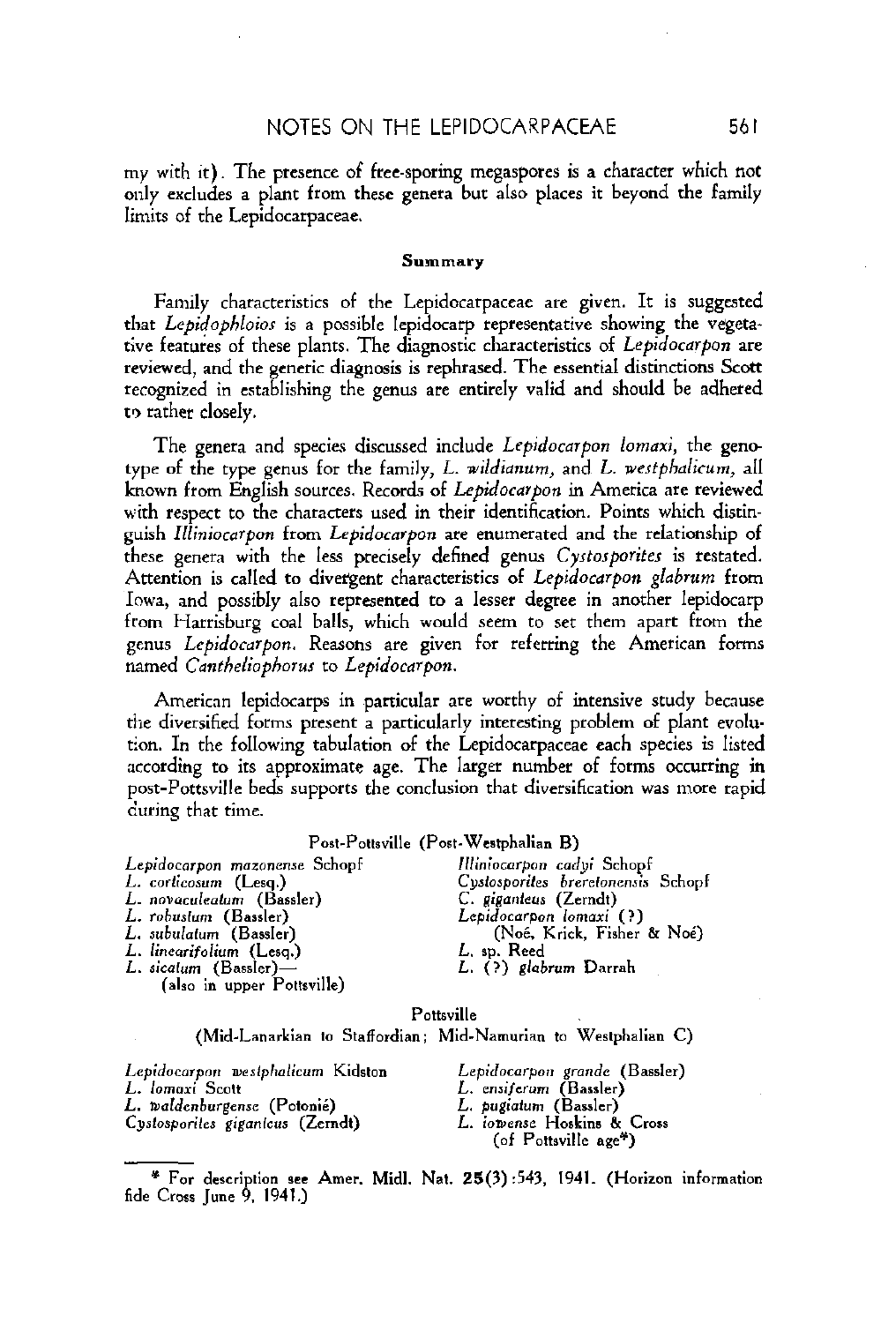#### THE AMERICAN MIDLAND NATURALIST

#### Lower Carboniferous (Mississippian, in part)

Lepidocarpon mirabile (Nathorst) Lepidocarpon riparium (Nathorst) Lepidocarpon wildianum Scott-(Calciferous Sandstone).

#### **REFERENCES**

- BASSLER, H. 1919-A sporangiophoric lepidophyte from the Carboniferous. Bot. Gaz.  $68(2):73-108.$
- BOCHENSKI, T. 1936-Ueber Sporophyllstände (Blüten) einiger Lepidophyten aus dem produktiven Karbon Polens. Ann. Soc. Géol. Pologne 12:193-240.
- BRONGNIART, ADOLPHE. 1822-Sur la classification et la distribution des végétaux fossiles. Mém. Museum d'Hist. Nat. 8:239, pl. 2, fig. 4.

---1828-Prodrome d'une histoire des végétaux fossiles. F. G. Levrault, Paris,

- DARRAH, W. C. 1941-The fossil flora of Iowa coal balls, IV. Lepidocarpon. Bot. Mus. Leaflets Harvard Univ. 9(5):85-100.
- FISHER, M. C. AND A. C. Not 1939-A list of coal ball plants from Calhoun, Richland County. Trans. Illinois Acad. Sci. 31(2):178-181.
- KIDSTON, R. 1893—On Lepidophloios and on the British Species of the genus. Trans. Roy. Soc. Edinburgh 37, part 3, (25):529-564.
- 1914—On the fossil flora of the Staffordshire coal fields, Part III, Trans, Roy, Soc. Edinburgh 50, part 1, (5):73-190.
- KRICK, H. V. 1932-Structure of seedlike fructifications found in coal balls from Harrisburg, Illinois, Bot. Gaz. 93(2):151-172.
- LESQUEREUX, LEO. 1870—Report on the fossil plants of Illinois. Geological Survey of Illinois 4:375-508.
- -1880-The coal flora of Pennsylvania, etc. Second Geological Survey of Pennsylvania, Report of Progress P, 2.
- MACFARLANE, J. M. 1883-On Lepidophloios, a genus of Carboniferous plants. Trans. Bot. Soc. Edinburgh 14:181-190.
- Non, A. C. 1931—Coal ball floras of Illinois. Trans. Illinois Acad. Sci. 23(3):429.
- REED, FREDDA, D. 1936—Lepidocarpon sporangia from the Upper Carboniferous of Illinois. Bot. Gaz. 98(2):307-316.
- SCHOPF, J. M. 1938a-Two new lycopod seeds from Illinois Pennsylvanian. Trans. Illinois Acad. Sci. 30(2):139-146.
- 1938b-Spores from the Herrin (No. 6) coal bed in Illinois. Illinois Geol. Survey Rept. Inv. No. 50.
- 1940—Lepidocarpon, in Janssen, R. E., Some fossil plant types of Illinois. Illinois State Museum Scientific Papers 1:39-45.
- -1941-Mazocarpon oedipternum sp. nov., and the identity and relationship of other Pennsylvanian sigillarians. Illinois Geol. Survey Rept. Inv. No. -, (in press, July, 1941).
- SCOTT, D. H. 1900-Note on the occurrence of a seed-like fructification in certain Paleozoic lycopods. Proc. Roy. Soc. London 67:306-309.